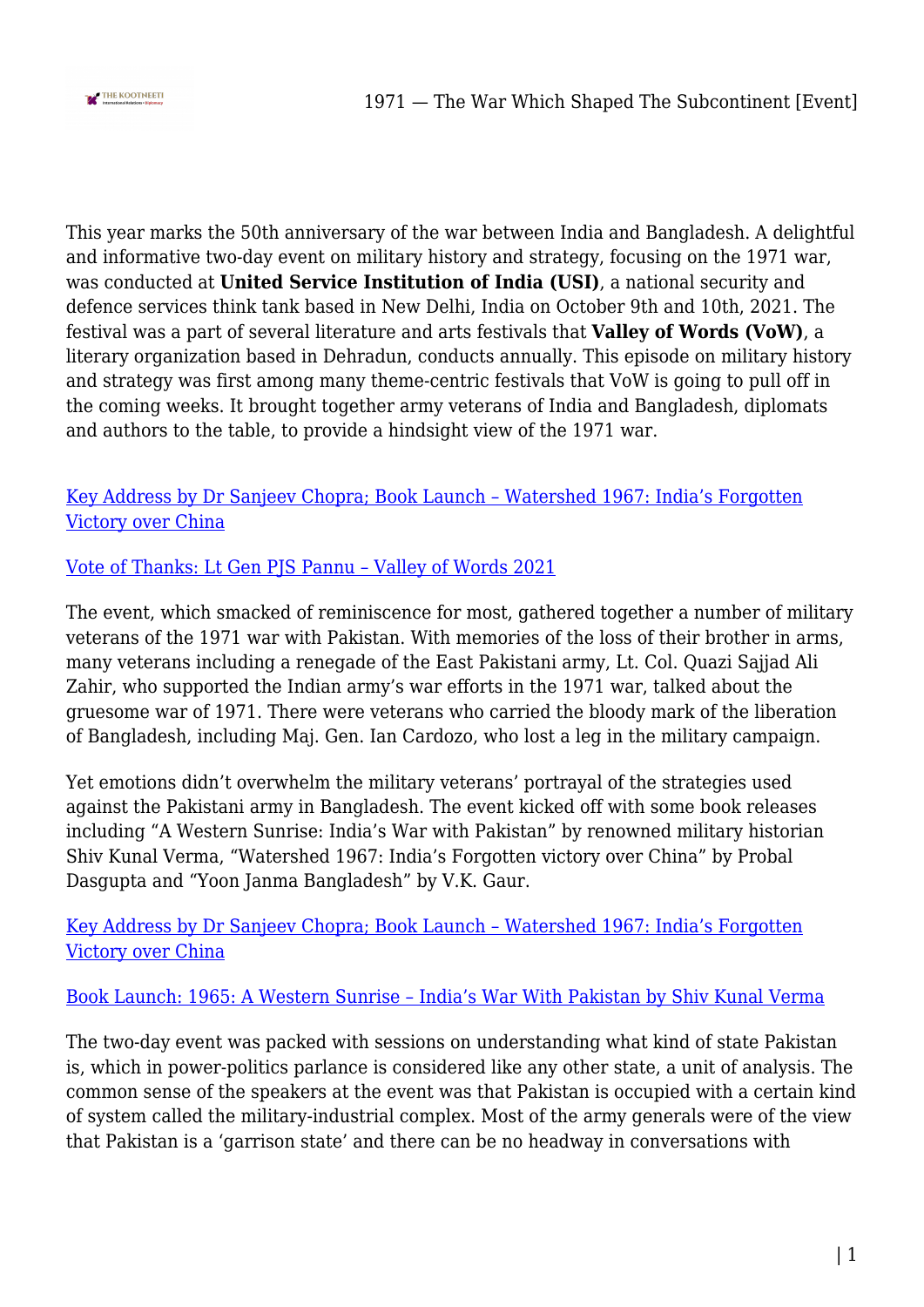

Pakistan to stabilize relations. However, Ambassador TCA Raghavan stood out among the panelists including Lt. Gen. PJS Pannu, Lt. Col. Sajjad and Ambassador Pinak Ranjan Chakravarty, and drawing from his time as the High Commissioner of the Indian embassy in Pakistan, argued that Pakistanis are courteous in their behaviour and have a "goodwill about India". He underlined that India-Pakistan relations can't be victims of the past and the political leaders of the present must not yield to the past.

Some sessions like the one on "The Salience of Geography" dived into understanding the geographical fault lines that led to the creation of Pakistan. This session invoked theories of geopolitics such as Heartland theory and Rimland Theory. Every panelist including Maj Gen BK Sharma along with Dr Sanjeev Chopra, Shiv Kunal Verma and Aarti Tikoo Singh took a deterministic view of geographical fault lines, meaning geographical divisions that are driving the political dynamics of India-Pakistan relations.

Other sessions titled "Factors Drawing India into Conflict" made observations about how India inadvertently finds itself in the conflicts of its smaller neighbours. Some panelists like Lt Gen Ashish Singh and Lt Gen Nirbhay Sharma argued that India can't deny the inevitability of its "big brother" stature in the South Asian region.

The most heartwarming session was on the Bangladesh liberation war, which included stories of gory violence and manslaughter witnessed by one of the panelists from Bangladesh Col. Sajjad Ali. In conversation with Lt Gen Vinod Bhatia and Ambassador Vikram Doraiswami. Col. Ali talked about his life as a renegade, and shockingly, carries a "death sentence valid till now".

Other sessions focused on Indian and Pakistani perceptions towards East Pakistan (presentday Bangladesh). The panelists included Lt Gen PJS Pannu who was in conversation with Christine Fair and Ambassador Pinak Ranjan Chakravarty. Outlining the role of the deep state in Pakistan, Fair talked about the strategies that Pakistan used on East Pakistan.

The last session of the first day was bookmarked by a bilingual session, chaired by L.S. Bajpai. It was a moving session on the way Bangladesh was formed and the role of *Mukti Bahini* in the liberation. The session was focused on the discussion of the celebrated book by V.K. Gaur, "*Yoon Janma Bangladesh*". Dr, Sanjeev Chopra pointed out that there is a lack of vernacular accounts on the India- Bangladesh war which was mirrored by V.K Gaur, one of the panelists and authors of "Yoon Janma Bangladesh". Another panelist, Lt Col. B.B. Singh noted the frailties of *Mukti Bahini* and the popular perception that how the fighters of *Mukti Bahinis* were incapable and wanting.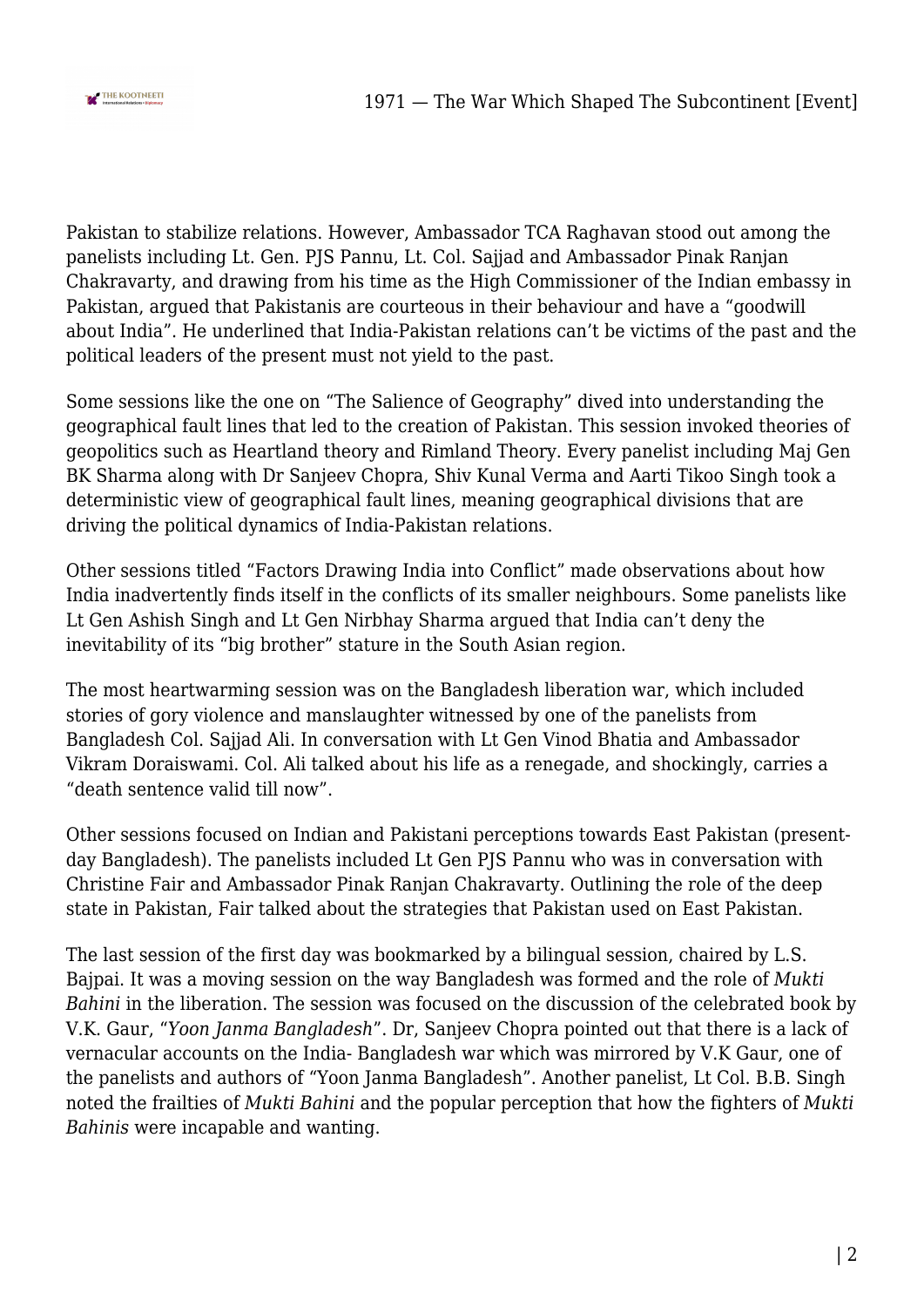

The second day started with personal accounts of air and naval operations against Pakistan during the 1965 and 1971 wars. Air force veterans and navy veterans recounted their experiences of commanding the operations and hurdles that they faced. From the air force AVM Manmohan Bahadur, Sqn Ldr Rana Chinna narrated stories to the audiences and the conversationalist Jagan Mohan, Sqn Ldr Pushp Vaid respectively. The naval operations were narrated by Admiral Anup Singh and Admiral Shekhar Sinha who were both in conversation with Sandeep Unnithan.

Furthermore, another session on India's global image during 1971 was portrayed by Ambassador Akbaruddin who was in conversation with Alok Bansal. Ambassador Akbaruddin underlined the fact that India's campaign against Pakistan was overshadowed by an era of great power competition rather than great power cooperation. He pointed out that India's efforts were criticized by almost every great power while smaller powers like Yugoslavia supported India's war efforts. He also pointed out that India being a non-aligned nation provided it with greater flexibility during the great power competition of the Cold War.

Another interesting session hosted Sir Mark Tully, a noted journalist of BBC, based in Delhi. Sir Tully narrated his story as a non-partisan journalist who had reports from both India and Pakistan. He underlined the importance of independent journalism in a war situation. And most importantly doing "balanced reporting" in a situation of continued hostilities.

## [Contribution of Indian Cinema in Infusing Patriotism – Valley of Words 2021](https://www.youtube.com/watch?v=YqwOh4HYfSs&list=PLwxh3VL-4b6uFk1wf_EdXamume8-cLXot&index=3)

The last day also brought in popular media to understand the role of media and film in inculcating nationalism among the masses. This included narration of stories by Maroof Raza and the discussion of the movie Border on 1971 war in presence of its director J.P. Dutta.

The Chief of Defence Staff, General Bipin Rawat, appreciated the support of *Mukti Bahini* and Col. Ali in the war against Pakistan. He said that *Mukhti Bahini* had set the stage for the Indian Army to achieve victory in such a short time and the war was fought in a coalition by the people of Bangladesh and the Indian armed forces.

He mentioned that "India's intervention in East Pakistan was because of the tyranny that was imposed on the people of then East Pakistan by the Pakistan armed forces. Ten million refugees started pouring into India." Recalling the five Paise stamps that were used to provide support for the food and shelter needs of the refugees, he mentioned that every